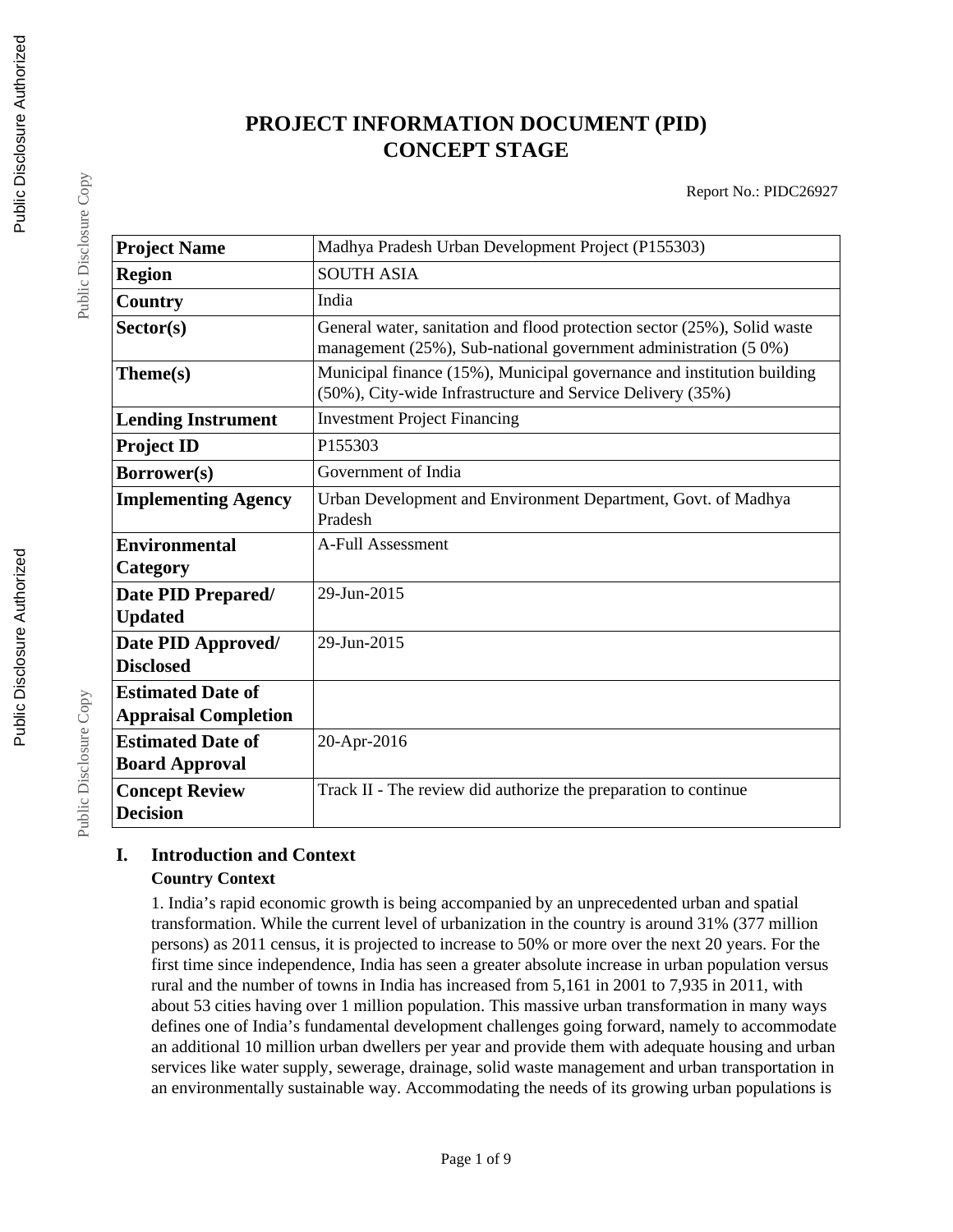therefore a strategic development challenge that has to be faced primarily by the state governments, since urban development is entirely a 'state' subject under the Indian Constitution.

2. The scale of the urban challenges brings into context the massive investments needs outlined by various Finance Commissions and expert bodies and a set of policy reforms to both facilitate the financing of urban infrastructure and services and ensure its provision in a sustainable, equitable and accountable way. The High Powered Expert Committee estimates an investment need of US\$ 822 billion over the next 20 year period (2012-2032). This is in addition to substantial resources required for sustainable operation and maintenance (O&M) of urban services. Policy makers at the national level too are now increasingly seized of the urbanization related challenges and hence the emphasis placed on the Jawaharlal Nehru National Urban Renewal Mission (JNNURM) and the recent launch, on June 25, 2015, of the Atal Mission for Rejuvenation and Urban Transformation (AMRUT) and the Smart Cities and Housing for All Missions, which aim to address several of the urban challenges of India.

#### **Sectoral and Institutional Context**

3. Madhya Pradesh (MP) is geographically the second largest, fifth populous, and eighth most urbanized state in India. Although MP recorded a higher rate of growth for its urban compared to rural population in the last decade, its urbanization rate is still belowthe national average but it is projected to catch-up in the next 15 years. At present, MP total urban population is of 20.1 million (28% of total population) concentrated in 476 urban centers as follows: 360 municipal bodies of which 14 are Municipal Corporations (Nagar Palika Nigams), 96 are Municipal Councils (Nagarpalik Parishad), and 250 are Nagar Panchayats, and 116 Census Towns - identified as areas with urban characteristics, but not formally notified as urban. Of the 14 municipal corporations, four (Indore, Bhopal, Jabalpur, and Gwalior) are million-plus cities.

4. Rapid urbanization in MP has seen sprouting of new urban settlements across the state, more often close to existing cities. The last decade (2001-2011) has seen a 20% increase in the number of urban centers, including a 50% increase in census towns, compared to a 6% increase in the previous decade (1991-2001). The last decade also saw more than a quarter-fold increase in population of the four largest urban agglomerations including Bhopal and Indore.

5. Bhopal and Indore, being the two largest cities and economic production centers of MP, have attracted special attention from the Government of Madhya Pradesh (GoMP) as nodes for economic development. The two cities are spaced about 200 km from each other and are well-connected by an expressway with multiple economic activities already established along the corridor. Five towns along the expressway are already experiencing pressures of rapid urbanization, which is leading to haphazard and environmentally costly development. GoMP is keen to undertake a balanced regional planning and development approach to ensure positive economic and environmental impact of the urbanization along the corridor. With this in mind, GoMP is keen to develop the Bhopal Indore Super Corridor (BISCO) as a network of urban nodes that grow as self-sufficient development hubs with focus on creating employment opportunities, providing world class infrastructure and social amenities.

6. Despite the fact that cities in MP contribute 55% of the state's gross domestic product, there are also high levels of urban poverty (21%) and slum population (28%). Overall there is a relatively poor level of access to basic services. Three in 10 urban poor have no access to piped water; and over half have no sanitation. In the four largest and most progressive cities in MP, household access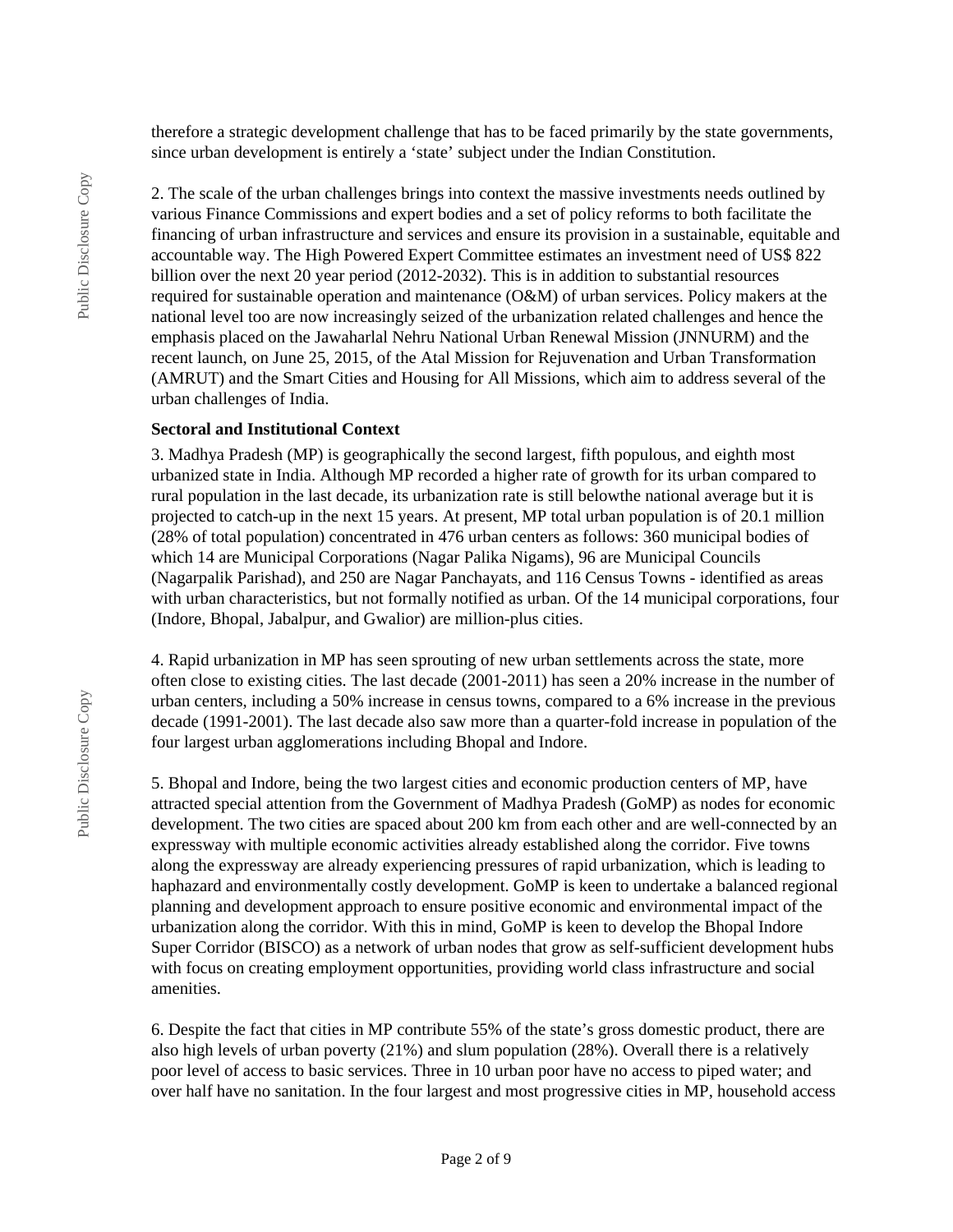Public Disclosure Copy Public Disclosure Copy to piped water supply ranges between 48-80%, per capita; water supply ranges between 35 to 150 lpcd; metering of water connection ranges from nil to 40%; hours of water supply ranges between 1.5-4 hours; access to underground sewerage range between nil to 40%; door-to-door solid waste collection ranges between 25-90%; secondary waste collection ranges between 85-90%, and 60-80% of rainwater runoff is effectively drained. Bhopal, probably having the best public transport coverage in the state, reports 36.3% population using public transport against 37.4% using private transport and 18% dependent on IPTs. GoMP spends only around \$6 per person per annum on all essential city services (water, sewerage, street lighting, refuse disposal, lighting, etc.), which corresponds to only one third of the \$18 per person per annum spent nationally. This current level of expenditure contrasts sharply with the estimation by the High Powered Expert Committee of urban infrastructure capital investment for MP to the tune of \$30 billion for the next 20 years. In addition to the funding gap, weak project cycle management skills and capacities in urban local bodies (ULBs) remains a challenge for developing good-quality urban infrastructure projects and ensuring effective project implementation; only around one-fourth of JNNURM Urban Infrastructure and Governance (UIG) projects have been completed by the state.

7. Over the last half decade, GoMP has started focusing on urbanization as a critical growth factor. As a part of its commitment to transform the State in to 'Golden Madhya Pradesh', GoMP proposes to facilitate: (i) planned urban development (ii) investments for making the State slum-free; (iii) social development, and (iv) strengthen existing policies to achieve these goals. To support this vision, in 2009 GoMP initiated preparation of participatory city development plans (CDPs) in 106 towns which prioritized infrastructure projects and identified gaps in: (i) meeting the gap in urban services in keeping with the fast paced urban growth; (ii) deepening urban public financial management reforms to enable ULBs generate required financial resources by improving efficiency and being able to effectively tap into the economic growth occurring in the cities; (iii) improving urban governance and capacity of cities to take on the challenges in keeping with the Constitutional (74th Amendment) Act and ensuring accountability to city residents; (iv) addressing the issue of slums in cities and meeting the gap in urban housing, especially low income housing; and (v) ensuring cities continue to play an important role in fostering economic growth.

8. To respond to these challenges, GoMP undertook an ambitious reform program under the aegis of the Urban Development and Environment Department (UDED). This program focused on accessing urban sector central schemes, and setting-up three state missions to respond to the needs of towns not covered under the central schemes. A total investment portfolio of approximately \$3,200 million (including piped water supply, underground sewerage and integrated solid waste)for large and medium towns/cities not covered under existing central schemes was identified and actions taken to develop these projects. Given that the proposed national AMRUT scheme intends to focus on water and sewerage, access to open spaces, access to public and non-motorized transport, and improvement of storm water drainage in urban areas, MP is likely to actively access this Scheme. Some key reform actions successfully adopted in the state include the enactment of the Madhya Pradesh Public Services Guarantee Act to ensure the timely delivery of essential municipal services from a single window; establishment of Citizen Facilitation Centers; introduction of common tendering and integrated computerized Standard Schedule of Rates; introduction of municipal egovernance in all ULBs in the state (e-Nagarpalika); adoption of five municipal cadres; automated building plan permission systems; setting up of a state-wide urban management information system; and operationalization of the Madhya Pradesh Urban Infrastructure Fund, among others. In 2013-14, MP was the only state in India which fully met all reform-linked performance grant requirements of the 13th Central Finance Commission, while in 2012-13 it was awarded the best performing state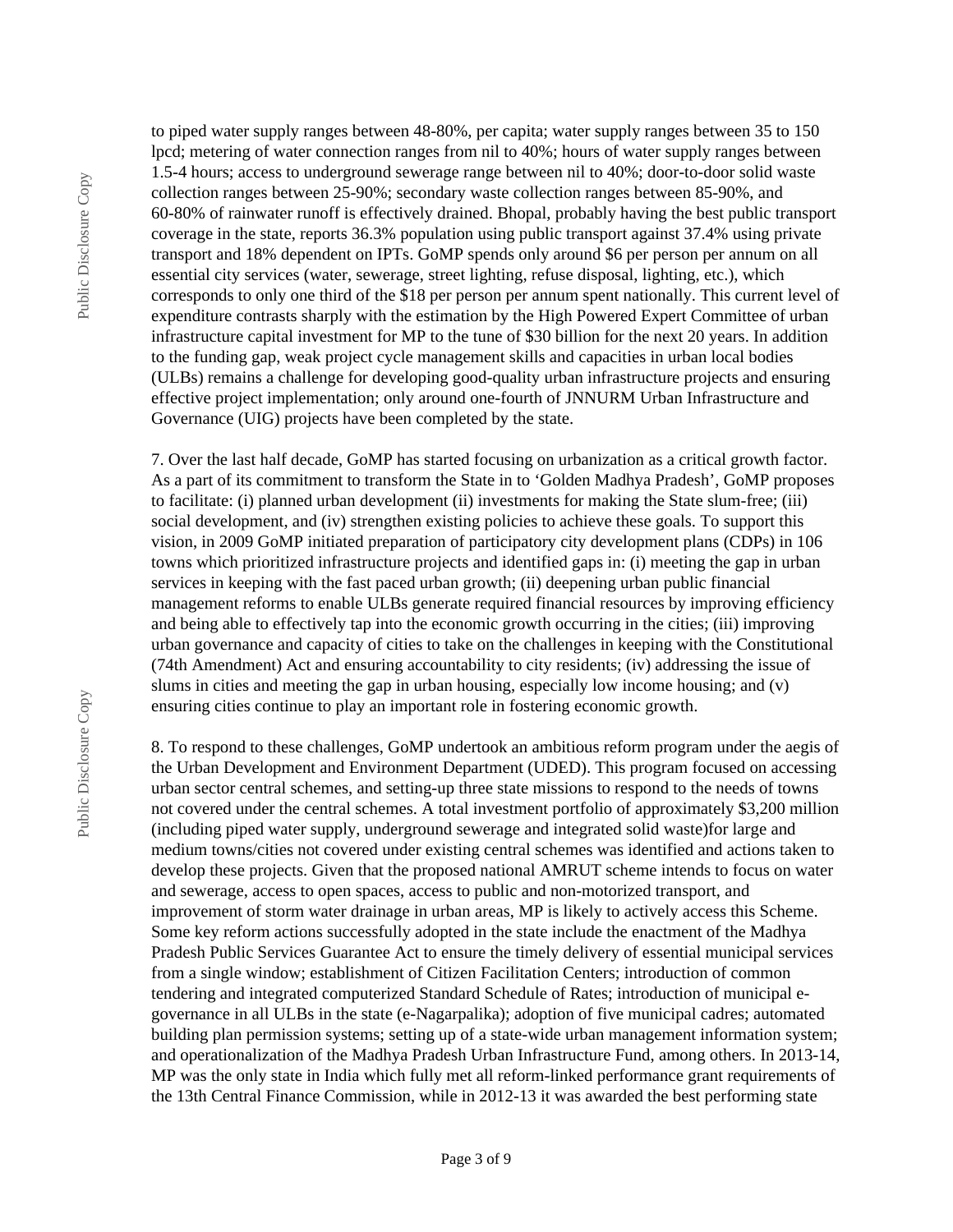for pro-poor urban reforms under JNNURM by the Ministry of Urban Development. Clearly, MP has taken numerous efforts to facilitate and benefit from urbanization in the state.

9. Considering that AMRUT is likely to focus on 11 reforms areas including e-governance, municipal cadre, accounting reforms, setting up state-level financial intermediary, building byelaws, among others, MP is likely to continue focusing strongly on its reform agenda. Given MP's efforts on information technology enabled service provision and reforms over the last few years, it is likely to be assertive in accessing the proposed national 100 Smart Cities scheme (likely to be launched in end-June 2015) as well. Since the selection for the 100 cities program is likely to be based on achievement of urban reforms and their impact, sanitation improvements, governance strengthening, and ease of doing business, MP cities are expected to be strong contenders. An intervention focusing on strengthening state institutions to deliver basic services (water, sewerage, public transport) in urban areas and supporting the reforms agenda is likely to tie-in well with the two proposed national schemes when operationalized.

10. The Bank has never had a lending operation in the urban sector in MP. However it has engaged with the state on other sectors including irrigation (MP Water Sector Restructuring Project), rural development (MP District Poverty Initiative Project-II) governance (Citizen Access to Responsive Services Project) and education (Higher Education Quality Improvement Project). On the water sector, the Water and Sanitation Program (WSP) has supported UDED for the operationalization of performance monitoring of basic services; has undertaken a review of information systems in Indore, Dewas and Pithampur; and it is currently implementing ICT based citizen feedback processes in Jabalpur and Bhopal. On sanitation, WSP has supported the development of a city sanitation plan for Hoshangabad; assisted in developing a septage strategy and a feasibility study for a cluster of towns; and supported the sanitation vision of the State.

11. In the urban sector MP has had a long-standing relationship with Asian Development Bank (ADB) and Department for International Development (DFID) since 2005. DFID's first engagement (2005-12) focused on urban policy and institutional reforms across the state, capacity strengthening of participating ULBs, and in-situ slum upgrading in the 14 largest cities. In its ongoing engagement (2013-15), DFID helped UDED operationalize the ir Municipal Development Fund (MDF) called Madhya Pradesh Urban Infrastructure Fund (MPUIF) on similar lines as the World Bank s upported MDFs in Tamil Nadu and Karnataka. The DFID support has also helped set-up a 100% government owned Asset Management Compan y – the Madhya Pradesh Urban Development Company (MPUDC) – to manage MPUIF. MPUDC was incorporated in May 2015 and is likely to be fully operational by August 2015. ADB structured a \$200 million line of credit (2003-13) targeted at the four biggest cities focusing on improving city-wide water supply, sewerage, and drainage improvements; it structured a \$71 million supplementary loan as well (2008-14). ADB is currently in the process of preparing a \$370 million investment project which will focus on improving citywide water supply in the 177 smallest towns/cities in the state and likely to be made operational through MPUIF. In addition to these two, the KfW Development Bank in 2014 initiated the process of structuring a €50 million line of credit to UDED targeting improved city-wide sewerage and sanitation systems in six towns/cities of MP. KfW may consider additional line of credit through MPUIF in future based on its performance. In spite of engagements with various bilateral and multilateral agencies in the past, GoMP opted to reach out to the World Bank to help them with institutional development and entrenching of MPUDC based on the Bank's previous successful engagement on similar state municipal financial intermediaries in Tamil Nadu and Karnataka, as well as its international experience of developing/strengthening similar institutions globally.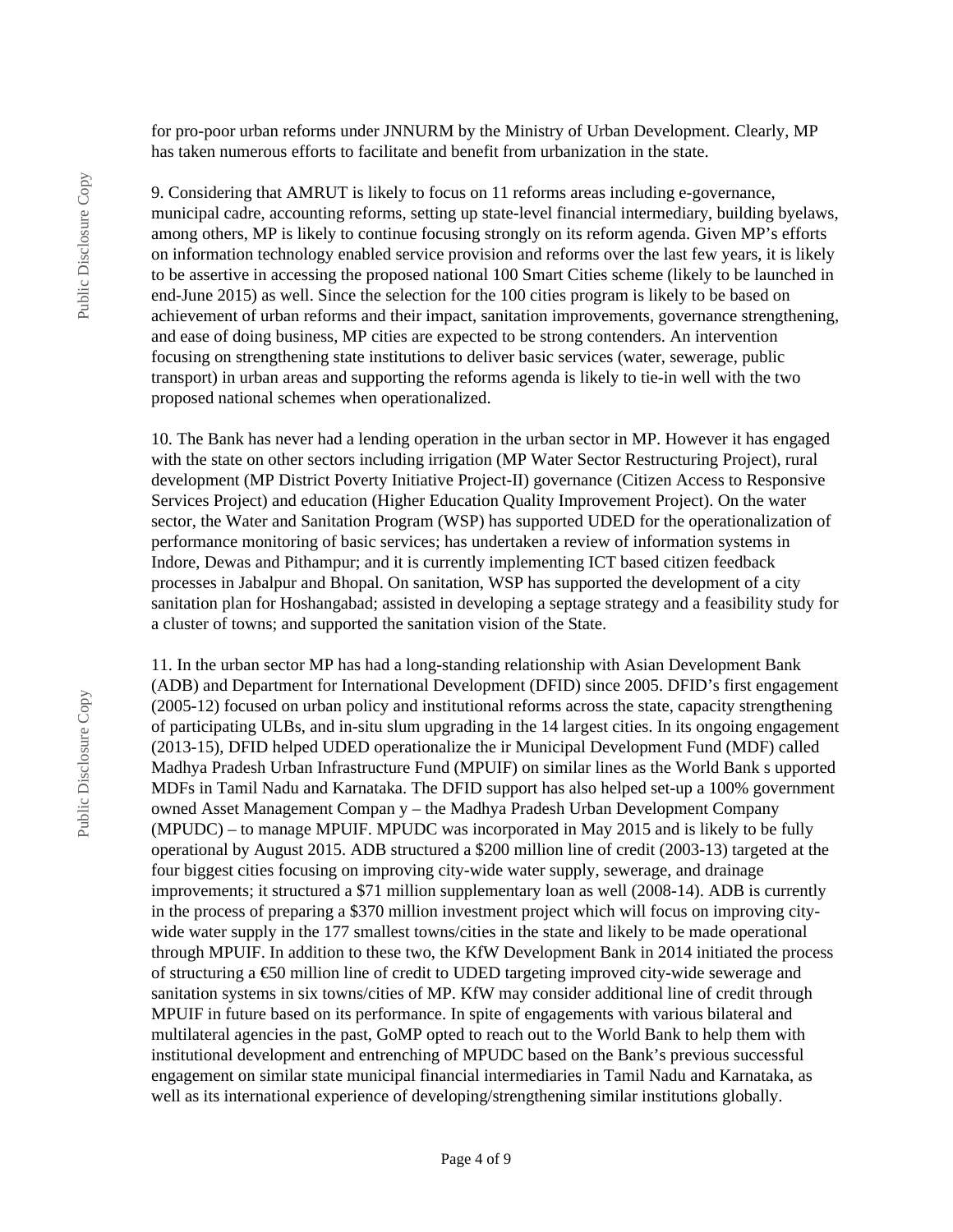12. MPUIF, established in 2008 by UDED as a revolving fund, is a Government owned trust fund with a limited liability structure. The Trust is managed by a GoMP appointed Board of Trustees chaired by the Chief Secretary, GoMP. The key objectives of the Trust are primarily to identify and finance development of urban infrastructure projects; facilitate ULBs to access institutional finance and/or capital markets; borrow and on-lend to ULBs; undertake credit enhancement functions; and facilitate creditworthiness improvement of ULBs. In 2013, a DFID project helped operationalize MPUIF which led to creation of MPUDC as an asset management company for MPUIF. MPUDC was set-up as a 100% government owned company with the primary objectives of undertaking fund management of MPUIF and supporting implementation of externally aided projects providing direct funding support and credit enhancement support to ULBs, MPUDC was incorporated in May 2015. A legal performance-linked management contract between MPUIF and MPUDC has been proposed wherein MPUIF will pay MPUDC a management fee linked to disbursements and repayment targets. The ongoing DFID support, which closes in December 2015, is supporting UDED prepare operational manual, business plan, HR policies/systems, and financial management guidelines for MPUDC. The Company is proposed to be headed by a full-time IAS officer.

#### **Relationship to CAS**

The proposed Madhya Pradesh Urban Development Project (MPUDP) recognizes the importance of efficiently functioning cities to support poverty reduction and shared prosperity under the Country Partnership Strategy (CPS) for FY2013 – 2017. The project is particularly consistent with the goals set out under Engagement Area Two on transformation under the CPS, which is focused on reaping the benefits from agglomeration through transformation, by working with targeted states to strengthen institutional capacity of urban government to (i) improve long-term planning for sustainable and inclusive urban development; (ii) strengthen governance; and (iii) improve financial sustainability of ULBs. It is also consistent with the Bank's strategic engagements in low income states. MP's income per capita is 54,030 (Rs/year) below the national mean of 74,380 (Rs/year) and has more than one-third of its population living below the poverty line. In addition, MP has a strong presence of scheduled castes and tribes.

The project is closely aligned with India's vision for development outlined in the country's Twelfth Plan (2012-17) which calls for "faster, sustainable, and more inclusive growth" focusing on poverty reduction, group equality, regional balance, empowerment, environmental management, and employment. MPUDP would directly contribute to the Twelfth Plan and the CPS by mobilize financial resources for urban infrastructure investments, and by strengthening the financial and administrative capacity of ULBs to plan, finance and deliver services in a financially sustainable manner, helping demonstrate new urban management models and taking ahead the transformative urban-economic agenda of the proposed Bhopal Indore Super Corridor (BISCO).

Rationale for Bank engagement and choice of financing instrument:

The proposed lending instrument is an Investment Project Financing (IPF) for the following two reasons: (i) this project is the first Bank engagement with Madhya Pradesh in the urban sector; and (ii) the project emphasis on the support of the institutional capacity building with a long-term perspective to create a solid institutional framework for financing and delivery of urban services. Since the objective of the project will be to leverage the institutional performance of the ULBs, relying on a series of key reforms underway, the team also considered a Program for Results (PforR). However, because this will be the first urban engagement with the State; because it is likely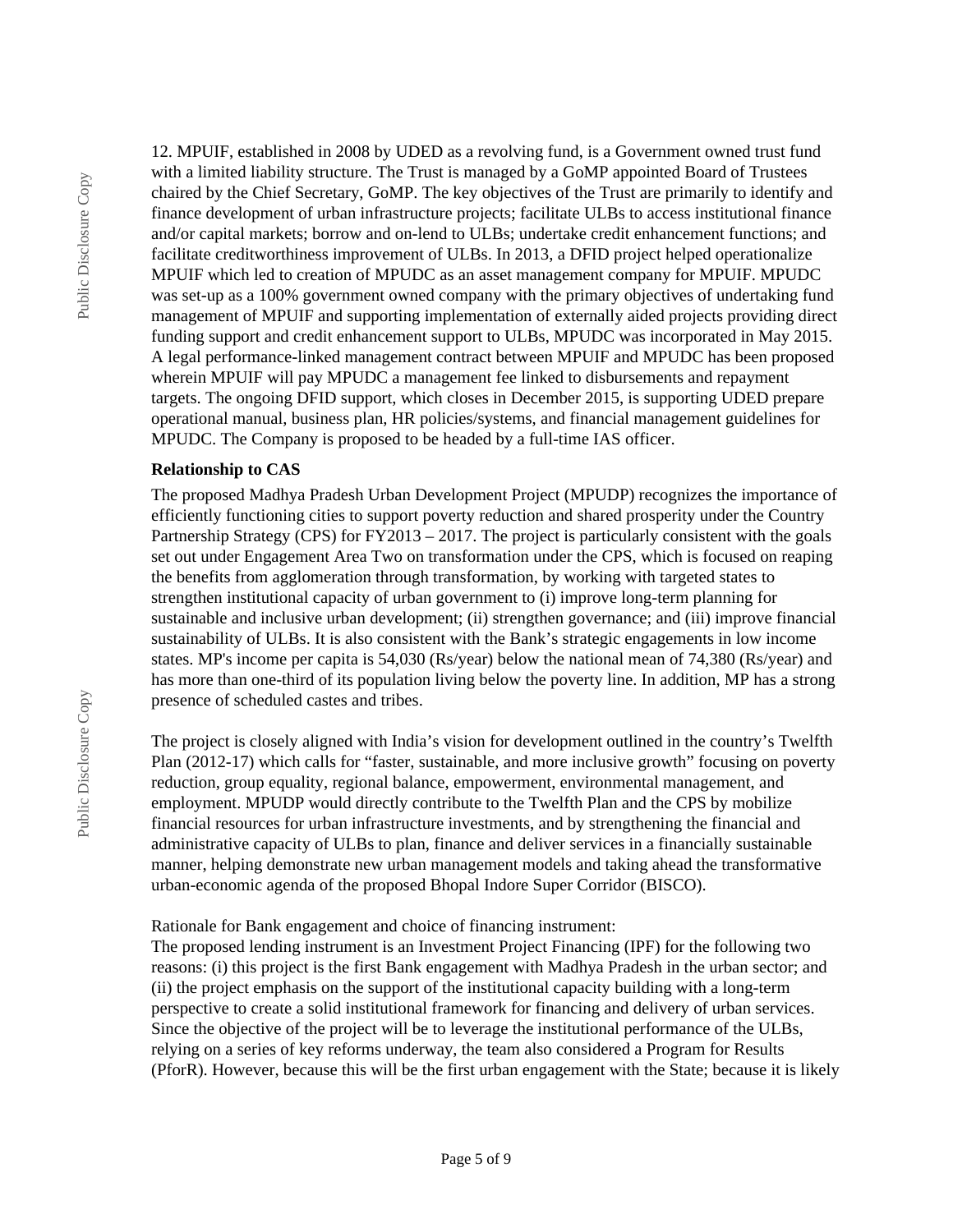to finance investment of an environment category A; and because the institutional building of the intermediate financial institution is still incipient, an IPF was chosen.

# **II. Proposed Development Objective(s)**

# **Proposed Development Objective(s) (From PCN)**

The development objective of the proposed MPUDP project is to enhance the capacity of the relevant State-level institutions to support ULBs in developing and financing urban infrastructure.

### **Key Results (From PCN)**

Key objectives and their corresponding performance indicators include:

#### PDO

- Number of participating ULBs that have implemented the agreed reforms.
- Number of projects financed/implemented through MPUDC.

Strengthen the institutional and financial capacitiesof ULBs and relevant State-level institutions

- Improve the capacity of ULBs to undertake the agreed reforms supported by the project;
	- o Number of ULBs undertaking PFM (accounting and budgeting) reforms
	- o Number of ULBs enhancing own-source revenues
- Resources managed by MPUDC

Increase ULBs capacity to deliver [develop, finance, and manage] urban infrastructure

• Improve the coverage of services in the beneficiary ULBs, as indicated by the number of people provided with access to improved infrastructure (core sector indicator: water, sanitation; SWM; roads).

• Enhance capacity of ULBs to access external finance through improved project development, as measured by the ratio of sub-project applications approved/received.

• Enhance the financial capacity of ULBs to manage sub-projects, as indicated by increases in operations and maintenance expenditures.

• Additional financial resource mobilization through credit enhancement

Boost/enhance the economic potential along the Indore-Bhopal corridor

- Prepare a regional/urban plan for the Bhopal-Indore corridor
- Prepare the technical designs of the key priority investments

# **III. Preliminary Description**

#### **Concept Description**

The proposed MPUDP would be the first urban operation supported by the Bank in MP, but it builds on a long term experience of the Bank supporting municipal development funds in the States of Tamil Nadu and Karnataka. The proposed operation builds on such institutional design that has proven successful in other States but builds in a series of lessons learned and specific requirements by MP. The proposed project is expected to comprise the following three components.

Component 1: Institutional Development Component (Bank financing US\$ 15 million). This component will comprise the following three subcomponents: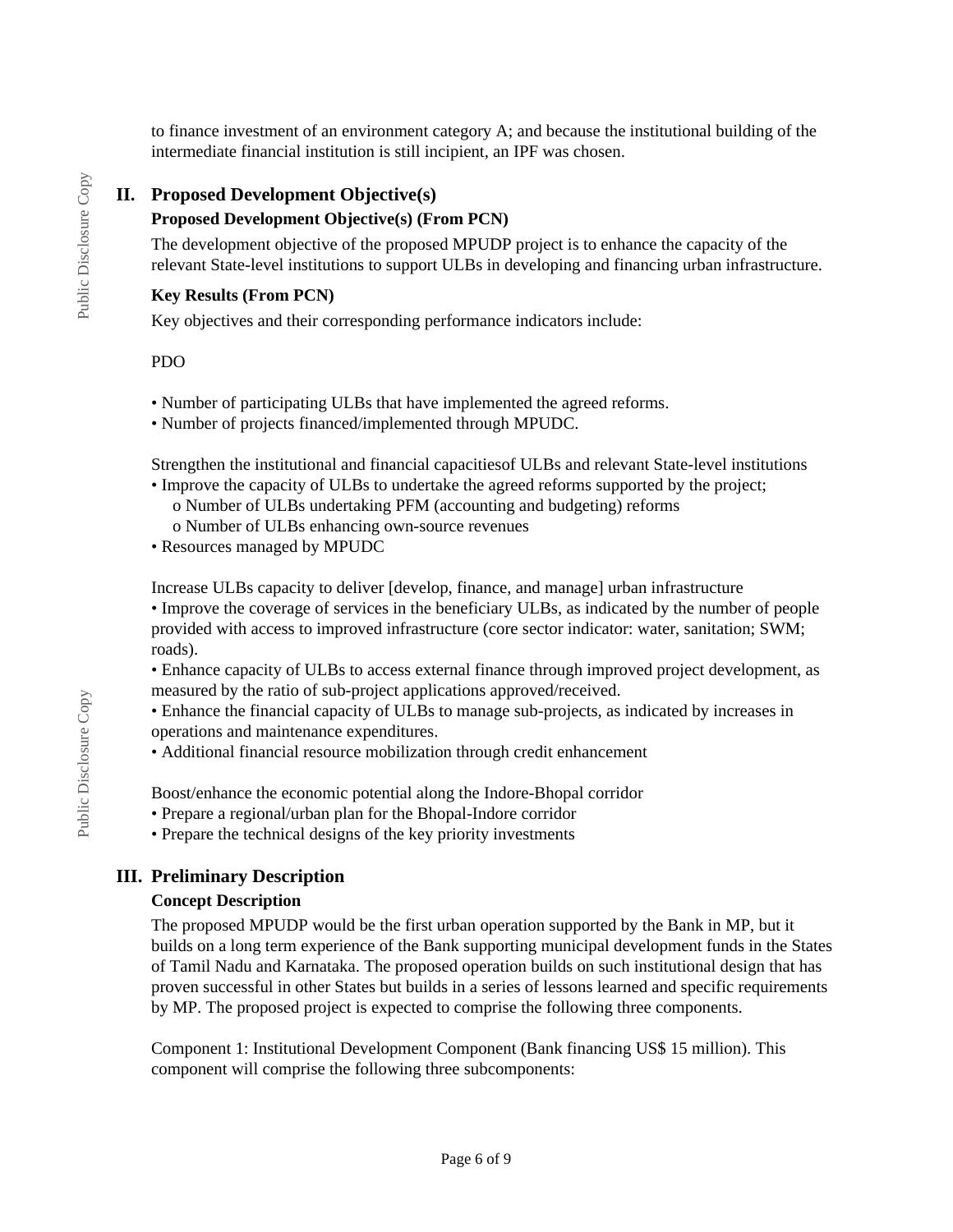1.1 Policy reform (Bank financing US\$ 10 million): This subcomponent will provide support to the implementation and sustainability of urban policy reforms in areas such as: (i) expansion of municipal e-governance system to all ULBs; (ii) municipal accounting; (iii) municipal budgeting; and (iv) enhancement of own-source revenues of ULBs.

1.2. Support to MPUDC and ULB (Bank financing US\$1.5 million): This subcomponent will provide (i) capacity building support to MPUDC for strengthening their overall systems and operational procedures, and improving their implementation capacities for development and implementation of urban infrastructure projects; and (ii) capacity building support to ULBs for preparing, implementing and operating technically and financially sound projects in ULBs, including environmental and social mitigation actions, contract supervision, and Public Private Partnerships.

1.3 Project management (Bank financing US\$ 3.5 million): This subcomponent will support project management activities (i.e. provision of necessary office equipment, funding of incremental operating costs, etc.) of the three implementing agencies namely, MPUDC, Directorate of Municipal Administration (DMA) in charge of implementing the institutional development and policy reform activities, and the unit in charge of the preparation of the Bhopal-Indore Super corridor (BISCO).

Component 2: Urban Investment Component (Bank financing US\$ 97.5 million). This component will comprise the following two subcomponents:

2.1 Access to finance for urban investments (Bank financing US\$ 93 million): The main objective of this sub-component is to help participating ULBs improve urban services/infrastructure. It will do so by providing sub-loans and sub-grants to participating ULBs to support the development of sustainable urban investments in areas under the mandate of ULBs such as water supply, solid waste management, water waste management and urban roads and public transport, based on demand driven City Development/Vision Plans developed by ULBs. The selection of participating ULBs will be based on an assessment of the technical, environmental, social and financial sustainability of the investments as per criteria that will be established by MPUDC.

2.2 Credit Enhancement (Bank financing \$ 4.5 million): Experience shows that successful financial intermediaries should be developed as interim instruments to prepare subnational governments to access credit markets directly. As such state and central government have expressed strong demand to include this subcomponent. This sub-component will channel increased financial resources for investment in urban sector projects by leveraging Bank funds. Thus, MPUIF's role will be expanded to include credit enhancement support through instruments-such as debt service reserve funds, partial risk support, bond insurance and subordinated debt instruments which would assist the overall objective of providing sustainable access to the capital markets and commercial financing to ULBs.

Component 3: Bhopal-Indore Super Corridor (BISCO) Component (Bank financing US\$3.5 million): The objective of this component is to support the preparation of BISCO. It will do so by providing technical assistance and consulting services to develop the regional/urban plan for the Bhopal-Indore corridor and any other relevant studies to be undertaken for the BISCO development.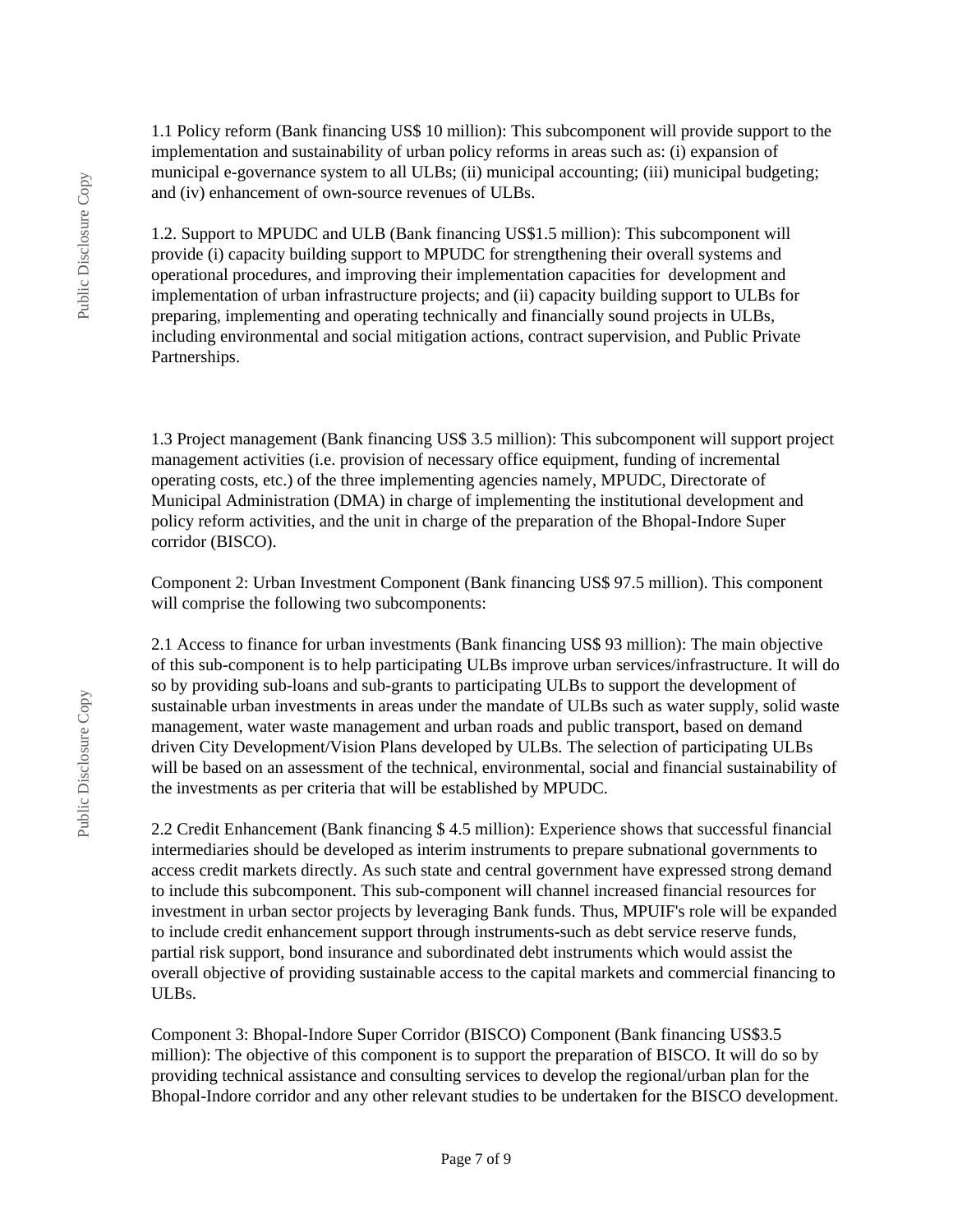Safeguards: The project interventions are expected to have positive impacts on the urban environment of the respectivecities/towns. Activities such as sewerage, solid waste management, road improvements will also have positive impacts on the health of the project communities. In addition to these sub-project specific impacts, MPUDP proposes to main stream environmental and social management in the project design building further environment capacity at Project Implementing agencies/ULBs. In addition, some project activities are likely to have negative impacts on the project communities if the sub-projects are not designed and implemented with consideration to the nature and significance of the environmental profile of the project area. The environment impacts are also likely significant during the construction phase of the infrastructure projects in the urban areas, more importantly with regard to construction safety. To address these issues, the project proposes to prepare an Environmental and Social Management Framework (ESMF). The ESMF would primarily focus on developing (i) sub-project evaluation with regard to environmental impacts (ii) build environment management capacity of implementing agencies (iii) main stream environment management in to sub-project design, implementation and operation.

| <b>Safeguard Policies Triggered by the Project</b> | Yes                       | N <sub>0</sub>            | TBD |
|----------------------------------------------------|---------------------------|---------------------------|-----|
| Environmental Assessment OP/BP 4.01                | $\boldsymbol{\mathsf{x}}$ |                           |     |
| Natural Habitats OP/BP 4.04                        |                           | $\boldsymbol{\mathsf{x}}$ |     |
| Forests OP/BP 4.36                                 |                           | $\boldsymbol{\mathsf{x}}$ |     |
| Pest Management OP 4.09                            |                           | $\boldsymbol{\mathsf{x}}$ |     |
| Physical Cultural Resources OP/BP 4.11             | $\boldsymbol{\mathsf{x}}$ |                           |     |
| Indigenous Peoples OP/BP 4.10                      |                           |                           | ×   |
| Involuntary Resettlement OP/BP 4.12                | $\boldsymbol{\mathsf{x}}$ |                           |     |
| Safety of Dams OP/BP 4.37                          |                           | $\boldsymbol{\mathsf{x}}$ |     |
| Projects on International Waterways OP/BP 7.50     |                           | $\boldsymbol{\mathsf{x}}$ |     |
| Projects in Disputed Areas OP/BP 7.60              |                           | X                         |     |

# **IV. Safeguard Policies that might apply**

# **V. Financing (in USD Million)**

| Total Project Cost:                                   | 166.00 | Total Bank Financing: | 116.00        |  |
|-------------------------------------------------------|--------|-----------------------|---------------|--|
| <b>Financing Gap:</b>                                 | 0.00   |                       |               |  |
| <b>Financing Source</b>                               |        |                       | <b>Amount</b> |  |
| Borrower                                              |        |                       | 50.00         |  |
| International Bank for Reconstruction and Development |        |                       | 116.00        |  |
| Total                                                 |        |                       | 166.00        |  |

# **VI. Contact point**

# **World Bank**

Contact: Uri Raich Title: Sr Urban Spec.